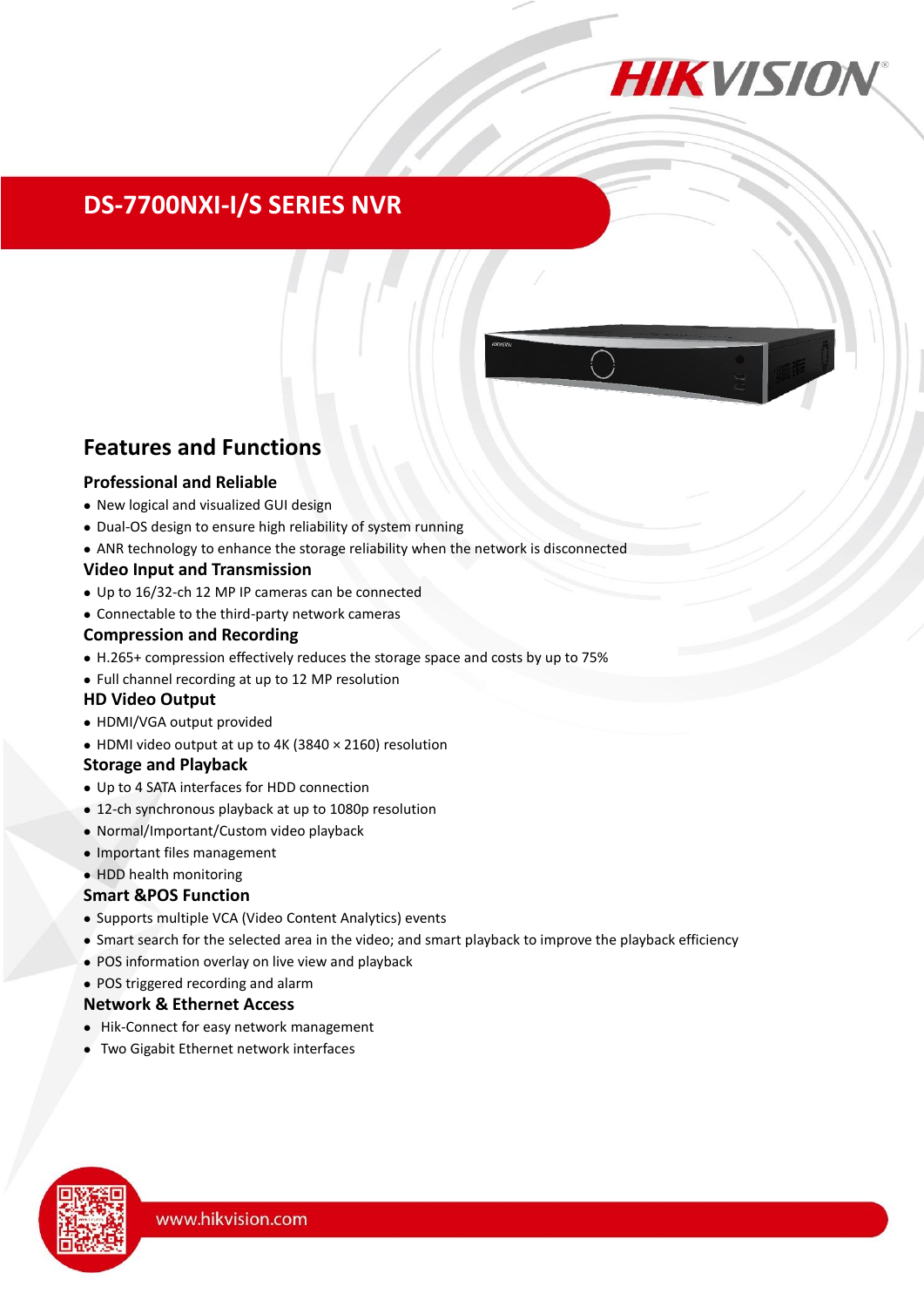

# **Specification**

¥

| Model                    |                                              | DS-7716NXI-I4/4S                                                                                                                                                                                                                    | DS-7732NXI-I4/4S |  |  |
|--------------------------|----------------------------------------------|-------------------------------------------------------------------------------------------------------------------------------------------------------------------------------------------------------------------------------------|------------------|--|--|
| Video/Audio<br>input     | IP video input                               | $16$ -ch                                                                                                                                                                                                                            | $32$ -ch         |  |  |
|                          | Two-way audio                                | 1-ch, RCA (2.0 Vp-p, 1 k Ω)                                                                                                                                                                                                         |                  |  |  |
| <b>Network</b>           | Incoming/Outgoing<br>bandwidth               | 256 Mbps/200 Mbps                                                                                                                                                                                                                   |                  |  |  |
| Video/Audio<br>output    | <b>Recording resolution</b>                  | 12 MP/8 MP/6 MP/5 MP/4 MP/3 MP/1080p/UXGA/720p/VGA/4CIF/<br>DCIF/2CIF/CIF/QCIF                                                                                                                                                      |                  |  |  |
|                          | <b>CVBS output (Optional)</b>                | 1-ch, BNC (1.0 Vp-p, 75 Ω), resolution: PAL: 704 × 576, NTSC: 704 ×<br>480                                                                                                                                                          |                  |  |  |
|                          | <b>HDMI/VGA resolution (as</b><br>main port) | 4K (3840 × 2160)/60Hz, 4K (3840 × 2160)/30Hz, 2K (2560 ×<br>$1440$ /60Hz, 1920 × 1080/60Hz, 1600 × 1200/60Hz, 1280 ×<br>$1024/60$ Hz, $1280 \times 720/60$ Hz, $1024 \times 768/60$ Hz<br>4K resolution is only available for HDMI. |                  |  |  |
|                          | HDMI/VGA resolution (as<br>aux port)         | 1920 × 1080/60Hz, 1280 × 1024/60Hz, 1280 × 720/60Hz, 1024 ×<br>768/60Hz                                                                                                                                                             |                  |  |  |
|                          | Audio output                                 | 1-ch, RCA (Linear, $1 K\Omega$ )                                                                                                                                                                                                    |                  |  |  |
| <b>Decoding</b>          | <b>Decoding format</b>                       | H.265/H.265+/H.264/H.264+/MPEG4                                                                                                                                                                                                     |                  |  |  |
|                          | Synchronous playback                         | $16$ -ch                                                                                                                                                                                                                            |                  |  |  |
|                          | Capability                                   | 12-ch @ 1080p                                                                                                                                                                                                                       |                  |  |  |
| <b>Smart</b><br>analysis | Capability                                   | False alarm filtering for 4-ch behavior (line crossing and intrusion)<br>detection for 2 MP, 3 MP, and 4 MP network camera                                                                                                          |                  |  |  |
| <b>Hard disk</b>         | <b>SATA</b>                                  | 4 SATA interfaces for four 3.5-inch HDDs                                                                                                                                                                                            |                  |  |  |
|                          | Capacity                                     | Up to 8 TB capacity for each HDD                                                                                                                                                                                                    |                  |  |  |
|                          | <b>eSATA</b>                                 | 1 eSATA interface                                                                                                                                                                                                                   |                  |  |  |
| External<br>interface    | <b>Network interface</b>                     | 2, RJ-45 10/100/1000 Mbps self-adaptive Ethernet interface                                                                                                                                                                          |                  |  |  |
|                          | <b>Serial interface</b>                      | RS-485 (half-duplex), RS-232, Keyboard                                                                                                                                                                                              |                  |  |  |
|                          | <b>USB</b> interface                         | Front panel: $2 \times$ USB 2.0; Rear panel: $1 \times$ USB 3.0                                                                                                                                                                     |                  |  |  |
|                          | Alarm in/out                                 | 16/4                                                                                                                                                                                                                                |                  |  |  |
| General                  | Power supply                                 | 100 to 240 VAC                                                                                                                                                                                                                      |                  |  |  |
|                          | Power                                        | $\leq 80$ W                                                                                                                                                                                                                         |                  |  |  |
|                          | <b>Consumption (without</b><br>HDD)          | $\leq 30$ W                                                                                                                                                                                                                         |                  |  |  |
|                          | <b>Working temperature</b>                   | $-10^{\circ}$ C to $+55^{\circ}$ C ( $+14^{\circ}$ F to $+131^{\circ}$ F)                                                                                                                                                           |                  |  |  |
|                          | <b>Working humidity</b>                      | 10 to 90 %                                                                                                                                                                                                                          |                  |  |  |
|                          | <b>Chassis</b>                               | 1.5U chassis                                                                                                                                                                                                                        |                  |  |  |
|                          | Dimensions ( $W \times D \times H$ )         | 445 × 400 ×71 mm (17.5"× 15.7" × 2.8")                                                                                                                                                                                              |                  |  |  |
|                          | <b>Weight (without HDD)</b>                  | $\leq$ 5 kg (11 lb)                                                                                                                                                                                                                 |                  |  |  |